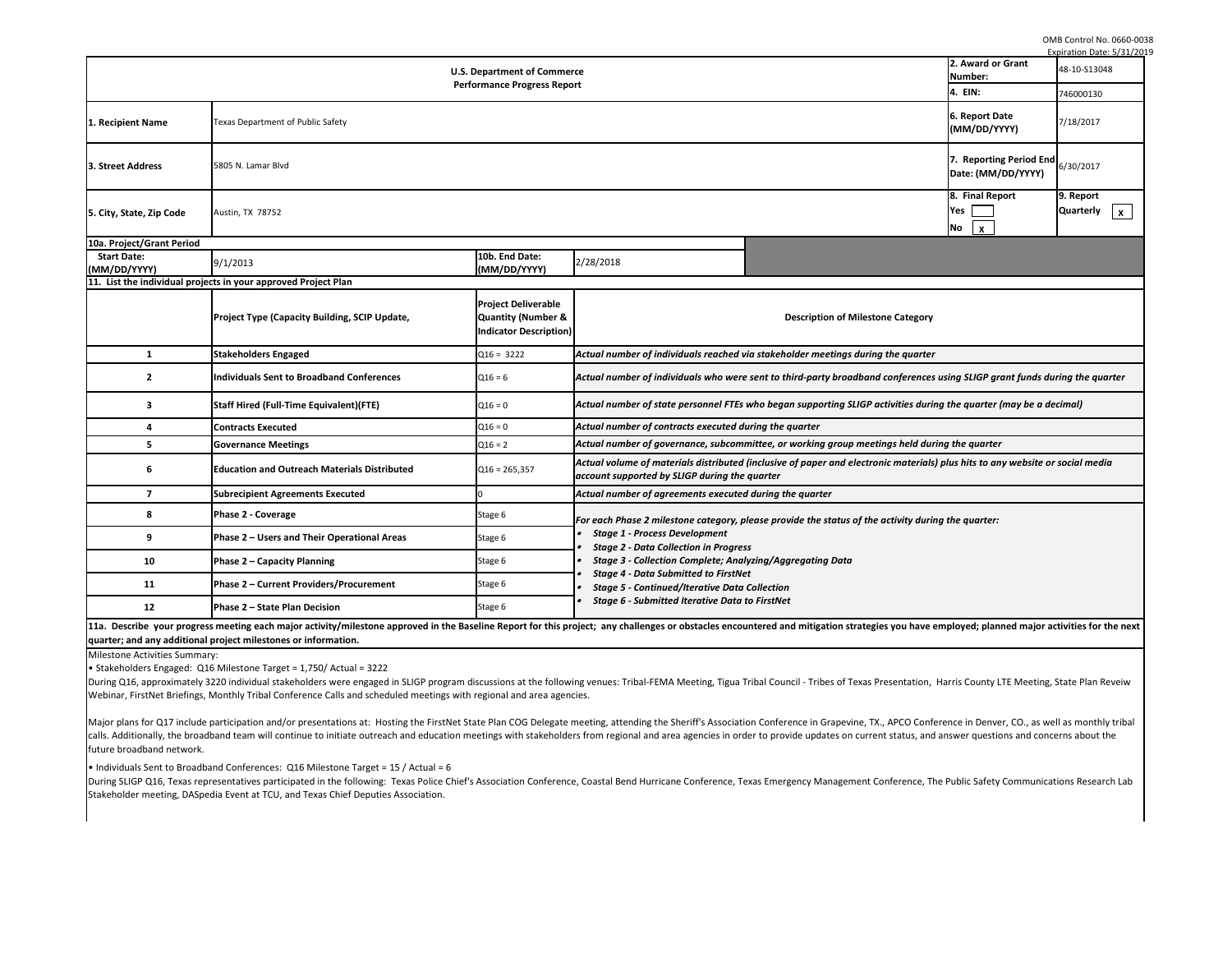• Staff Hire: Q16 Milestone Target =  $0/$  Actual = 0 The overall headcount for Staff FTEs has not changed this quarter.

• The team is working with Harris County, FirstNet, and PSCR on an Identity, Credential, and Access Management (ICAM) possible proof of concept.

• Contract Executions: Q146Milestone Target = 0 / Actual = 0 The overall headcount for Contract Execution has not changed during this quarter.

• Governance Meetings: Q16 Milestone Target = 9 / Actual = 2 Q14 meetings consisted of monthly SWIC Office Team meetings, SWIC Executive Council meetings and SLIGP bi-weekly meetings.

During Q17 the TxPSBP team will continue meetings with regional and individual entities.

• Education and Outreach (E&O): Q16 Milestone Target = 45,451/ Actual = 265,357

**Job Title FTE% Change**  SWIC: FTE = 1 25 Provide oversight of all SLIGP activities. No change and SLIGP activities and SLIGP activities. DPS Legal Advisors: FTE = 1 10 Advise on all legal issues, MOA support. No change on all legal issues, MOA support. Provide oversight of all SLIGP activities. 11b. If the project team anticipates requesting any changes to the approved Baseline Report in the next quarter, describe those below. Note that any substantive changes to the Baseline Report must be approved by the Depart **Commerce before implementation.**  The team does not anticipate any changes at this time. • TXLTE website and online e-learning portal has become the benchmark for numerous states as they design and rollout their own online presence. • Developed a tutorial video to help state, local & tribal agencies complete their coverage objectives map, using the online Coverage Mapping Tool. • Developed a video highlighting the advantages provided by public safety broadband to Texas law enforcement officers. **11d. Describe any success stories or best practices you have identified. Please be as specific as possible. 11c. Provide any other information that would be useful to NTIA as it assesses this project's progress.**  • The team completed townhall meetings and coverage mapping workshops with all 24 regional councils of goverments in the state. • The team submitted an updated coverage objectives data package on September 30, 2016. • FirstNet released the State Plans to be reviewed June 2017. The team is working with the COGs to scrub the plan to present to the Governors' office so they can then decide to opt in or opt out. • Team has over 569 twitter followers (greater than 10% increase in followers since Q13). • There have been 145,258 Website Hits for the www.TXLTE.com website in Q16. • The eLearning Course consisted of a total of 1,032 user accounts, with 748 users completing the Introduction to Texas Public Safety Broadband (For Credit) Course, 97 users completing the Introduction to Texas Public Safe Credit), and 58 users completing the Mobile Data Survey Tool course. Phase 2 Activities: The following details will outline the team's Phase 2 activities and progress: • 8. Coverage (Stage 6): For it's 2015 data submission, the team provided a draft phased coverage map to FirstNet illustrating a county-by-county breakdown of tiered needs for public safety LTE. This report outlined the me phased map was derived, as well as the datasets that were gathered. The team also provided statewide 911 call location data from the Public Safety Answering Points. These datasets and reports were submitted to FirstNet by 2015 deadline. For it's 2016 data submission on September 30th, 2016, the team provided a final version of the Rural Strategic Advisory Group's phased coverage map, an updated coverage objectives map, as well as data on th Hospitals, and schools in the state. • 9. Users and Their Operational Areas (Stage 6): The team submitted the Mobile Data Survey results through the CASM portal to meet the September 30, 2015 deadline. At the end of Q9, over 1100 agencies had completed the su efforts continue to better understand user needs and their operational areas. • 10. Capacity Planning (Stage 6): At the end of Q9 (September 30, 2015 deadline), the team submitted a one-month snapshot of wireless data usage from the Texas Highway Patrol. • 11. Current Providers/Procurement (Stage 6): The team submitted the Mobile Data Survey results through the CASM portal to meet the September 30, 2015 deadline. The team also provided information outlining the State Contr DIR and mobile data procurement options available. • 12. State Plan Decision (Stage 6): The team, in consultation with the Office of the Governor, created and held an initial meeting of the State Agency Strategic Advisory Group. In addition, the team was in consultation wi Governor, and developed a list of priorities for the State of Texas to be included in the State Plan. The Texas team is working on finalizing its decision process. • 13. FirstNet released the State Plan. The team is in the process of reviewing the document, gathering information and questions associated and will compile everything in a report to be presented to the Governor's office. **igned** The program is fully staffed this quarter. This staffing plan may be modified when necessary to meet specific needs and programmatic changes. **12a. If the project is not fully staffed, describe how any lack of staffing may impact the project's time line and when the project will be fully staffed. 12. Personnel** 

| 12b. Staffing Table - Please include all staff that have contributed time to the project. Please do not remove individuals from this table. |      |                                               |  |  |  |
|---------------------------------------------------------------------------------------------------------------------------------------------|------|-----------------------------------------------|--|--|--|
| <b>Job Title</b>                                                                                                                            | FTE% | <b>Project (s) Assi</b>                       |  |  |  |
| SWIC: FTE = $1$                                                                                                                             |      | 25 Provide oversight of all SLIGP activities. |  |  |  |
| DPS Legal Advisors: FTE = $1$                                                                                                               |      | 10 Advise on all legal issues, MOA support.   |  |  |  |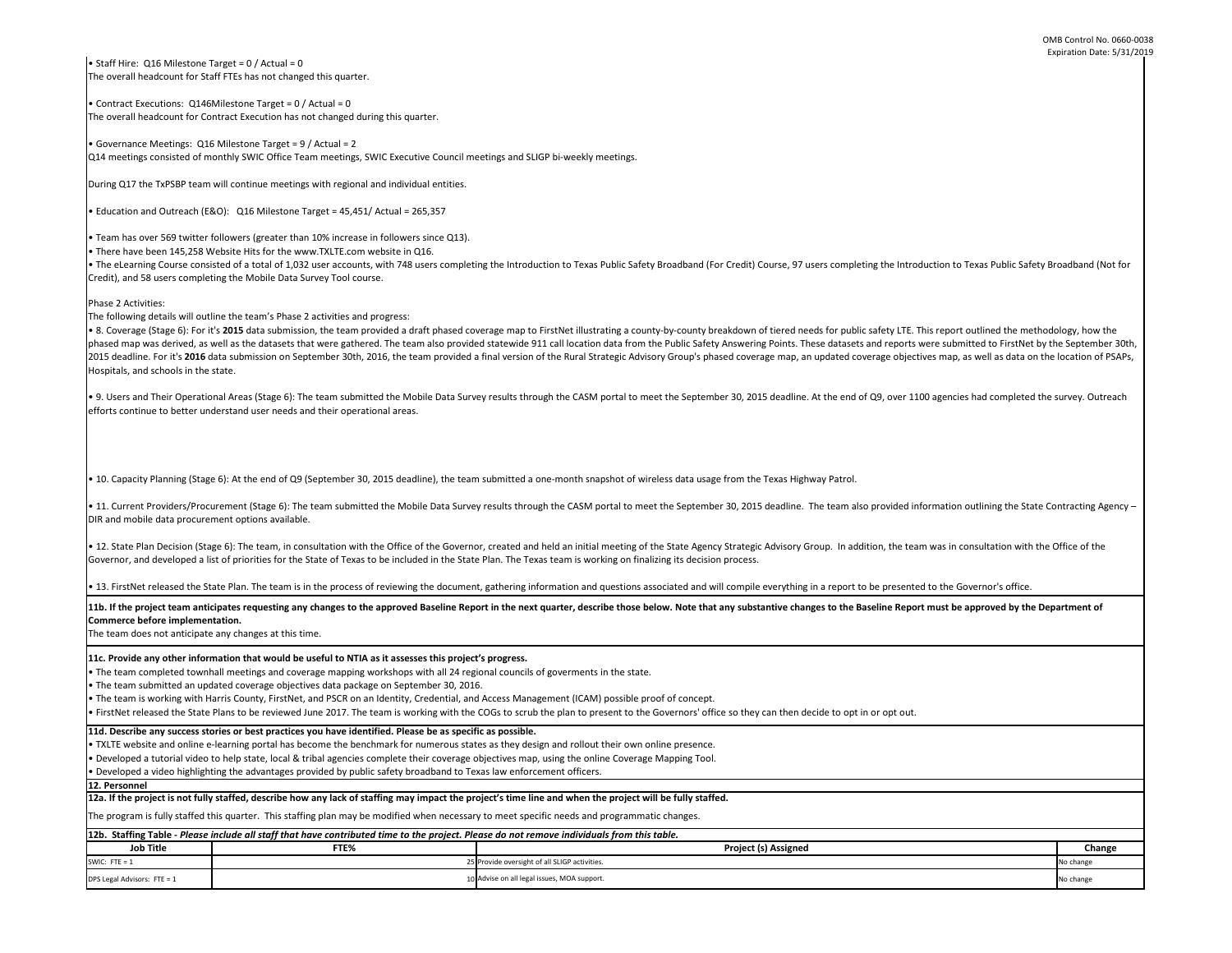OMB Control No. 0660-0038

|                                                             |                                                                                                                                                                                                                                                                                                                                        |                                                                                                                                                       |              |                                                                                                                                             |                                             |                         |                                      |                                                       | Expiration Date: 5/31/2019                      |
|-------------------------------------------------------------|----------------------------------------------------------------------------------------------------------------------------------------------------------------------------------------------------------------------------------------------------------------------------------------------------------------------------------------|-------------------------------------------------------------------------------------------------------------------------------------------------------|--------------|---------------------------------------------------------------------------------------------------------------------------------------------|---------------------------------------------|-------------------------|--------------------------------------|-------------------------------------------------------|-------------------------------------------------|
| Program Managers 1: FTEs = 5                                |                                                                                                                                                                                                                                                                                                                                        | 90 Direct the purpose and status of all program projects; manage time and budget allocations; support project-level activity to ensure goals are met. |              |                                                                                                                                             |                                             |                         | No change                            |                                                       |                                                 |
| Program Managers 2: FTEs = 1                                |                                                                                                                                                                                                                                                                                                                                        | 10 Provide strategy, scope and timeline; inside legal counsel oversight.                                                                              |              |                                                                                                                                             |                                             | No change               |                                      |                                                       |                                                 |
| Project Managers 1: FTEs = 1                                |                                                                                                                                                                                                                                                                                                                                        |                                                                                                                                                       |              | 50 Coordination of: State and regional governance meetings; education/outreach and rural development programs; and production of materials. |                                             |                         |                                      |                                                       |                                                 |
| Project Managers 2: FTEs = 2                                | ٩ſ                                                                                                                                                                                                                                                                                                                                     | Assist with and coordinate E & O efforts                                                                                                              |              |                                                                                                                                             |                                             |                         | No change                            |                                                       |                                                 |
| Project Managers 2: FTEs = 6                                |                                                                                                                                                                                                                                                                                                                                        | Assist with and coordinate E & O efforts                                                                                                              |              |                                                                                                                                             |                                             |                         |                                      |                                                       | No change                                       |
| Project Managers 3: FTEs = 27                               |                                                                                                                                                                                                                                                                                                                                        | Temporary assignments as needed; Assist with and coordinate E & O efforts                                                                             |              |                                                                                                                                             |                                             |                         |                                      |                                                       | No change                                       |
| IT Program Specialists: FTE = $1$                           |                                                                                                                                                                                                                                                                                                                                        |                                                                                                                                                       |              | Development and production of audio-visual products conference needs, webinars, and training materials.                                     |                                             |                         |                                      |                                                       | No change                                       |
| SAA Director: FTE = 1                                       |                                                                                                                                                                                                                                                                                                                                        | 0.1 M&A                                                                                                                                               |              |                                                                                                                                             |                                             |                         |                                      |                                                       | No change                                       |
| SAA Manager: FTE = 1                                        |                                                                                                                                                                                                                                                                                                                                        | M&A                                                                                                                                                   |              |                                                                                                                                             |                                             |                         |                                      |                                                       | No change                                       |
| SAA Coordinator: FTE = 1                                    |                                                                                                                                                                                                                                                                                                                                        | 6.6 M&A                                                                                                                                               |              |                                                                                                                                             |                                             |                         |                                      |                                                       | No change                                       |
| SAA Budget Analyst: FTE = 1                                 |                                                                                                                                                                                                                                                                                                                                        | M&A                                                                                                                                                   |              |                                                                                                                                             |                                             |                         |                                      |                                                       | No change                                       |
| SAA Grant Accountant: FTE = 1                               |                                                                                                                                                                                                                                                                                                                                        | 2.7 M&A                                                                                                                                               |              |                                                                                                                                             |                                             |                         |                                      |                                                       | No change                                       |
| 13. Subcontracts (Vendors and/or Subrecipients)             |                                                                                                                                                                                                                                                                                                                                        |                                                                                                                                                       |              |                                                                                                                                             |                                             |                         |                                      |                                                       |                                                 |
|                                                             | 13a. Subcontracts Table – Include all subcontractors. The totals from this table must equal the "Subcontracts Total" in Question 14f.                                                                                                                                                                                                  |                                                                                                                                                       |              |                                                                                                                                             |                                             |                         |                                      |                                                       |                                                 |
| <b>Name</b>                                                 | <b>Subcontract Purpose</b>                                                                                                                                                                                                                                                                                                             |                                                                                                                                                       | <b>Type</b>  | (Vendor/Subrec RFP/RFQ Issued (Y/N)                                                                                                         | <b>Contract</b><br><b>Executed</b><br>(Y/N) | <b>Start Date</b>       | <b>End Date</b>                      | <b>Total Federal Funds</b><br><b>Allocated</b>        | <b>Total Matching</b><br><b>Funds Allocated</b> |
| Communications<br>Planner/Technical Writer (2<br>contracts) | Develop and track operational budget; assist developing and tracking milestones, MDST, Tribal and<br>O&E efforts; draft Quarterly PPRs, and other related documents and reports                                                                                                                                                        |                                                                                                                                                       | Vendor       |                                                                                                                                             | Y                                           | Aug. 2014               | Feb. 2018                            | \$228,000.00                                          | $\Omega$                                        |
| Technologist (2 contractor)                                 | Develop design elements, the structure and mechanism of the individual projects; focused on<br>operational elements and responsible for tasks, deliverables and outputs of the project.                                                                                                                                                |                                                                                                                                                       | Vendor       | Y                                                                                                                                           | $\mathsf{Y}$                                | Aug. 2014               | Feb. 2018                            | \$531,125.00                                          | 0                                               |
| Outside Legal Counsel, (1<br>contract)                      | Development of State and Local MOU/ Inter-local Agreements, MOU template; and other work<br>compliant with FirstNet requirements.                                                                                                                                                                                                      |                                                                                                                                                       | Vendor       |                                                                                                                                             | $\mathsf{Y}$                                | Aug. 2014               | Feb. 2018                            | \$43,750.00                                           | $\Omega$                                        |
| E & O Coordinator(s), (2<br>contractors)                    | Development of tasks will include: speaking at conferences, workshops and meetings; facilitating<br>regional kick-off meetings, development of discipline focused materials, assist in the development<br>of the Rural Coverage Plan and Education and Outreach                                                                        |                                                                                                                                                       | Vendor       |                                                                                                                                             | $\mathsf{v}$                                | Aug. 2014               | Feb. 2018                            | \$875,000.00                                          | $\Omega$                                        |
| Project Management<br>Administrators                        | Scheduling, facilitating, managing, and inviting public safety entities to participate in governance<br>strategic advisory groups and the LTE SCIP Executive Council meetings; assisting with program<br>planning and management, including development of project management processes and<br>procedures; tracking milestone metrics; |                                                                                                                                                       | Vendor       |                                                                                                                                             | <b>Y</b>                                    | Aug. 2014               | Feb. 2018                            | \$812,025.00                                          | $\Omega$                                        |
| Project Manager SME(s) (15<br>contractors)                  | Tasks include: speaking at conferences, workshops and meetings; facilitating regional kick-off<br>meetings, development of discipline focused materials, assist in the development and<br>implementation of the Rural Coverage Plan and Education and Outreach programs.                                                               |                                                                                                                                                       | Vendor       |                                                                                                                                             | $\mathbf v$                                 | Aug. 2014               | Feb. 2018                            | \$807,500.00                                          | $\Omega$                                        |
|                                                             | 13b. Describe any challenges encountered with vendors and/or subrecipients.                                                                                                                                                                                                                                                            |                                                                                                                                                       |              |                                                                                                                                             |                                             |                         |                                      |                                                       |                                                 |
|                                                             | All contractors have provided quality service on assigned SLIGP tasks and meeting engagements.                                                                                                                                                                                                                                         |                                                                                                                                                       |              |                                                                                                                                             |                                             |                         |                                      |                                                       |                                                 |
| 14. Budget Worksheet                                        | Columns 2, 3 and 4 must match your current project budget for the entire award, which is the SF-424A on file.                                                                                                                                                                                                                          |                                                                                                                                                       |              |                                                                                                                                             |                                             |                         |                                      |                                                       |                                                 |
|                                                             | Only list matching funds that the Department of Commerce has already approved.                                                                                                                                                                                                                                                         |                                                                                                                                                       |              |                                                                                                                                             |                                             |                         |                                      |                                                       |                                                 |
| <b>Project Budget Element (1)</b>                           | <b>Federal Funds Awarded (2)</b>                                                                                                                                                                                                                                                                                                       |                                                                                                                                                       |              | <b>Approved Matching</b><br>Funds (3)                                                                                                       |                                             | <b>Total Budget (4)</b> | <b>Federal Funds</b><br>Expended (5) | <b>Approved Matching</b><br><b>Funds Expended (6)</b> | <b>Total funds</b><br>Expended (7)              |
| a. Personnel Salaries<br>\$1,044,834.00                     |                                                                                                                                                                                                                                                                                                                                        |                                                                                                                                                       | \$945,528.00 |                                                                                                                                             | \$1,990,362.00                              | \$729,231.00            | \$854,597.00                         | \$1,583,828.00                                        |                                                 |
|                                                             | b. Personnel Fringe Benefits<br>\$310,734.00                                                                                                                                                                                                                                                                                           |                                                                                                                                                       |              | \$281,198.00                                                                                                                                |                                             |                         | \$211,187.00                         | \$226,789.00                                          | \$437,976.00                                    |
| c. Travel                                                   | \$672,768.00                                                                                                                                                                                                                                                                                                                           |                                                                                                                                                       |              | \$1,890.00                                                                                                                                  | \$591,932.00<br>\$674,658.00                |                         | \$365,681.00                         | \$680.00                                              | \$366,361.00                                    |
| \$0.00<br>d. Equipment                                      |                                                                                                                                                                                                                                                                                                                                        |                                                                                                                                                       | \$0.00       |                                                                                                                                             |                                             | \$0.00                  | \$0.00                               | \$0.00                                                |                                                 |
| e. Materials/Supplies                                       | \$16,650.00                                                                                                                                                                                                                                                                                                                            |                                                                                                                                                       |              | \$0.00                                                                                                                                      | \$0.00                                      |                         | \$4,396.00                           | \$0.00                                                | \$4,396.00                                      |
|                                                             |                                                                                                                                                                                                                                                                                                                                        |                                                                                                                                                       |              |                                                                                                                                             | \$16,650.00<br>\$3,297,400.00               |                         |                                      |                                                       |                                                 |
| f. Subcontracts Total                                       | \$3,297,400.00                                                                                                                                                                                                                                                                                                                         |                                                                                                                                                       |              | \$0.00                                                                                                                                      |                                             |                         | \$2,180,356.00                       | \$0.00                                                | \$2,180,356.00                                  |
| g. Other                                                    | \$517,018.00                                                                                                                                                                                                                                                                                                                           |                                                                                                                                                       |              | \$0.00                                                                                                                                      |                                             | \$517,018.00            | \$245,386.00                         | \$0.00                                                | \$245,386.00                                    |
| h. Indirect                                                 |                                                                                                                                                                                                                                                                                                                                        | \$0.00                                                                                                                                                |              | \$236,382.00                                                                                                                                |                                             | \$236,382.00            | \$0.00                               | \$213,649.00                                          | \$213,649.00                                    |
| i. Total Costs                                              |                                                                                                                                                                                                                                                                                                                                        | \$5,859,404.00                                                                                                                                        |              | \$1,464,998.00                                                                                                                              |                                             | \$7,324,402.00          | \$3,736,237.00                       | \$1,295,715.00                                        | \$5,031,952.00                                  |
| j. % of Total                                               |                                                                                                                                                                                                                                                                                                                                        | 80%                                                                                                                                                   |              | 20%                                                                                                                                         |                                             | 100%                    | 74%                                  | 26%                                                   | 100%                                            |
|                                                             | 15. Certification: I certify to the best of my knowledge and belief that this report is correct and complete for performance of activities for the purpose(s) set forth in the award documents.                                                                                                                                        |                                                                                                                                                       |              |                                                                                                                                             |                                             |                         |                                      |                                                       |                                                 |